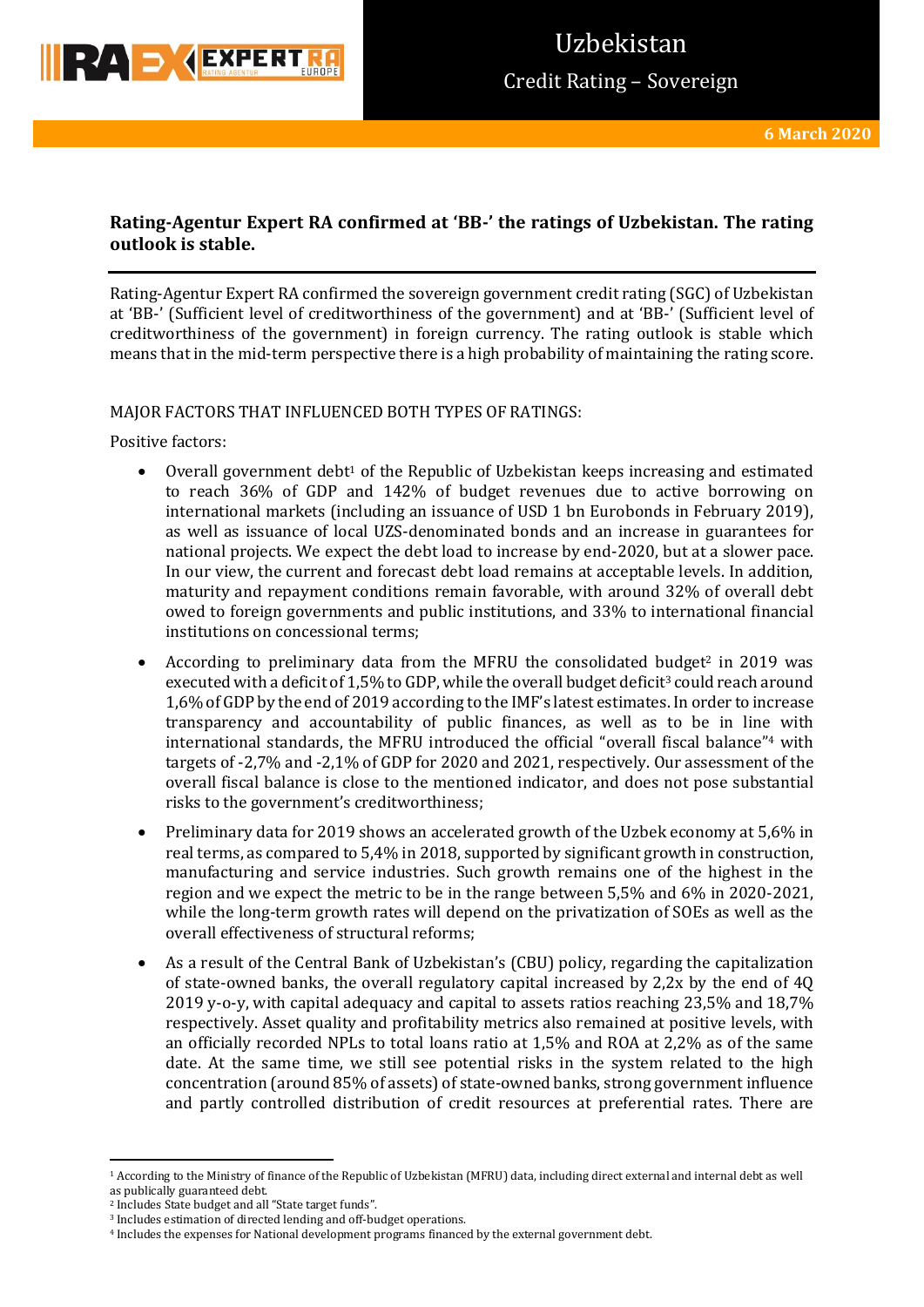

elevated risks of materialization of contingent liabilities, taking into account financial position of some large SOEs and expected decrease of the scale of preferential lending.

Restricting factors:

**.** 

- Due to the dominance of FX-denominated obligations in the structure of public debt (more than 97% of internal debt and 100% of external debt) and high volatility of the national currency, the debt position remains vulnerable to exchange rate fluctuations. In 2019, the national currency depreciated by 14% against the USD, which led to an increase in the debt burden. The government is diversifying the debt structure by launching from December 2018 the issuance of UZS-denominated domestic bonds, but the share of such obligations remains insignificant, around 1% at the end of 2019;
- According to the preliminary data, the trade deficit in Uzbekistan in 2019 reached 11% of GDP as compared to 10% in 2018, mostly due to the growth of imports of machinery and equipment for the modernization of local enterprises, while exports increased at a slower pace. We expect the current trend in foreign trade to continue in 2020 as export demand weakens and imports are stably high, nevertheless the external position of Uzbekistan is supported by a moderate debt level and its favorable maturity, as well as sound foreign exchange reserves covering 13 months of imports by end-2019;
- After a rapid growth over the last several years the ratio of banking system assets and domestic loans to GDP is expected to stabilize by the end of 2019 at 52,1% and 40,4% respectively (as compared to 52,6% and 41,4% in 2018) mostly due to the restructuring of the banking system balance-sheet5. Although these indicators are still at a moderate level, a significant share of loans is still directed lending to SOEs, which limits the effectiveness of the market role of the banking sector;
- The officially reported unemployment rate slightly decreased to 9% in 2019 from 9,3% a year before. This level is considered as elevated according to our internal benchmarks. In addition, the local labor force market is heavily exposed to the economic situation in Russia and Kazakhstan, and therefore the unemployment level can deteriorate in case of significant economic distress of these economies;
- The CBU is pursuing a tight monetary policy, keeping the refinancing rate at 16% after an increase of 2p.p. in 2018. However, from 1 January 2020 the CBU introduced the new policy rate ("key rate"), which is expected to be the main money market benchmark<sup>6</sup>, as well as implemented interest corridor of  $+/-1$  p.p. and introduced new policy instruments, including REPO transactions, currency swaps and overnight deposits. Besides, adhering to the free float exchange rate regime, the CBU conducts neutral interventions mainly to sterilize the purchase of gold in order to contain the monetary base, smoothing out only sharp fluctuations in FX rates. In addition, the official inflation in 2019 remained within the CBU's forecast corridor of 13,5%-15,5% and reached 15,2%. However, the efficiency of the monetary transmission mechanism is limited by the availability of preferential lending to SOEs at below-market rates (the current spread between the market and preferential rates is around 16p.p.), as well as by the lingering high dollarization, which remained elevated after a slight decrease to 47,7% for loans and 43,9% for deposits as of December 2019;
- The quality of the fiscal policy in Uzbekistan has improved substantially over the last two years, including continuing tax reform, improvement of fiscal planning, accountability to the legislative body, substantial increase of transparency and consistency of all fiscal operations (especially, the implementation of the "overall fiscal balance"), as well as the introduction of borrowing limits for each year and plan for gradual reduction of deficits till 2022. However, we still observe risks of deviations from the policy in the form of

<sup>5</sup> Around USD 4 bn in loans originally granted by the Uzbekistan Fund for Reconstruction and Development (UFRD) to be lent to SOEs, are to be returned to the UFRD. In addition, USD 1,5 bn in loans, originally lent by the UFRD, was granted to banks to convert into equity in order to improve capitalization in the system.

<sup>6</sup> As of beginning of March 2020, both refinancing rate (currently used only for the interbank loans from the CBU to commercial banks) and the key rate are at the same level of 16%.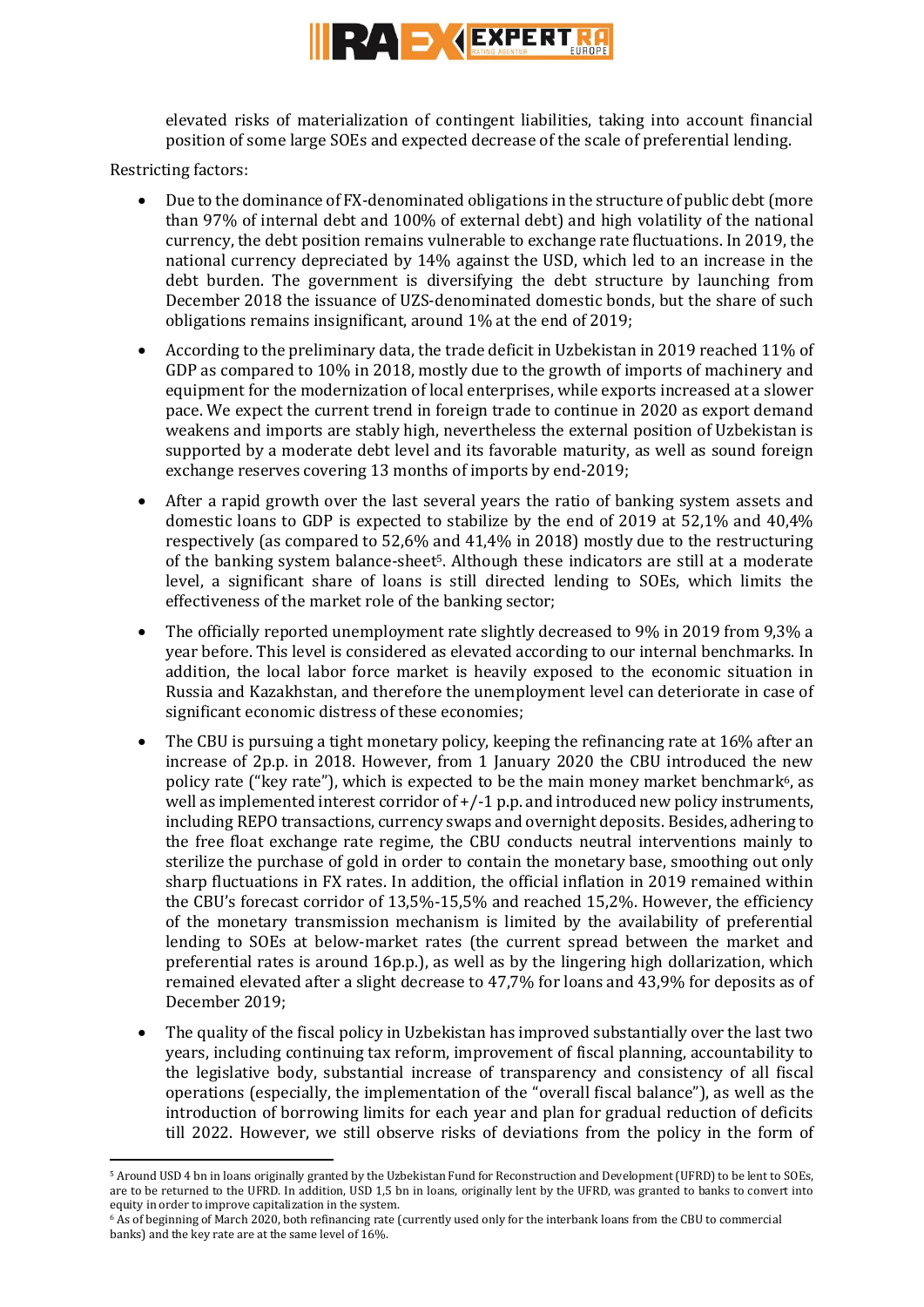

directed lending to SOEs and financing of social programs, despite the fact that these risks are expected to be partly mitigated by the activation of the privatization program and the reduction of the scale of preferential lending within the next years;

 Uzbekistan is one of the leading countries in the world in terms of diversity and availability of natural resources (mainly gold and natural gas), which contributes to sustainable economic growth. At the same time, the country has long been in a water crisis, the severity of which may increase with the reduction of water resources amid the melting of mountain glaciers due to global climate change. Agriculture is the most exposed to water risk, accounting for around 30% of gross value added.

## Negative factors:

- GDP per capita in PPP terms over the past five years has expanded by 30% to USD 8,8 th. However, Uzbekistan remains lagging other peers in the Central Asian region. Furthermore, the unadjusted HDI as of 2018 also remained extremely low, at 0,71 (109<sup>th</sup> place among 189 countries);
- After the period of price and exchange rates liberalization, inflation remains high and volatile in Uzbekistan. Mostly triggered by the food price increase, inflation in 2019 hiked once again to 15,2% after a slowdown in 2018 (14,3% as compared to 18,8% in 2017), but remained within the CBU's forecast corridor. We expect the inflation to decrease gradually by the end of 2020 and to be close to the upper bound of the CBU's corridor of 12-13,5%, if the macroeconomic environment remains stable;
- Institutional development continues to be hampered by high level of corruption perception, moderately weak checks and balances system and rule of law indicators. According to Transparency International, the Corruption Perception Index was 25 out of 100 in 2019, while Government Effectiveness and Rule of Law Indexes stood at -0,55 and -1,1 in 2018. However, Uzbekistan reached significant progress in the World Bank's Ease of Doing Business ranking by occupying the  $69<sup>th</sup>$  position out 190 countries in the 2020 report and it also showed a substantial increase in governance transparency;
- The national capital markets remain undeveloped in global terms despite the ambitions reforms, which started in 2019. The stock market remains represented by a limited number of participants with a narrow range of financial instruments and a high concentration of trades (ten largest issuers account for about 73% of the annual trading). However, we notice substantial growth of the number of market participants, issuers, traded shares as well as new instruments, including traded UZS government bonds, which were issued in order to create a benchmark for local issuers and add more instruments for the management of liquidity in the banking system. However, despite the fact that national companies capitalization to GDP more than doubled over the last six years, it remains below 10% of GDP.

### Stress factors:

 The level of financial dollarization remains elevated at 47,7% for loans and 43,9% for deposits by end-2019, showing still high demand for lending in foreign currency and not enough confidence of the population in the national currency (very weak stress factor).

### SENSITIVITY ASSESSMENT:

The following developments could lead to an upgrade:

- Ensuring macroeconomic stability, economic growth and reduction of unemployment through a smooth continuation of the initiated reforms and restructuring of the public business sector;
- Prudent and transparent fiscal policy focused on diversifying revenue sources and significant curtailing of policy lending programs;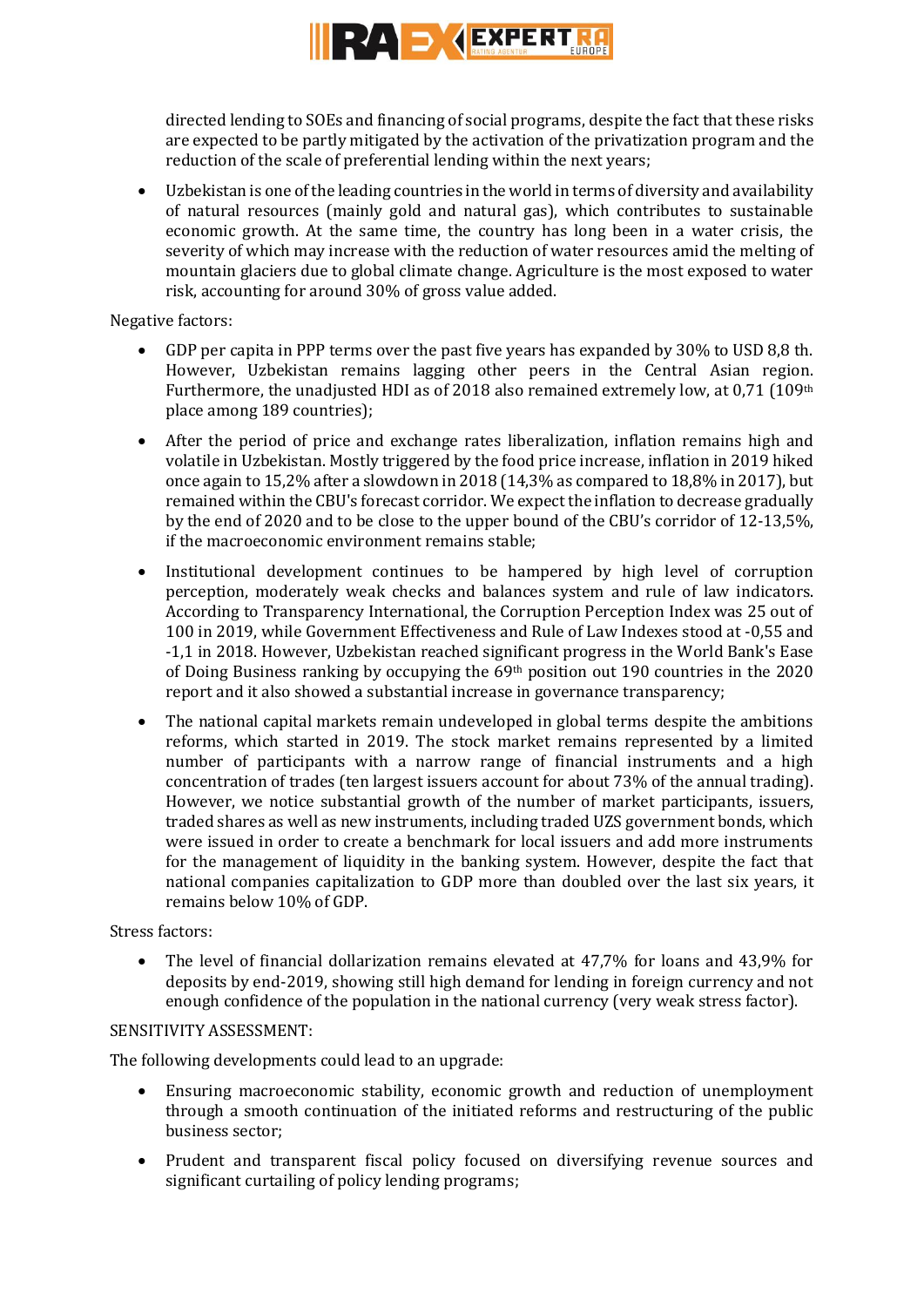

 Improving the efficiency of monetary policy, its consistency and providing more freedom to monetary authorities, resulting in a long-term and controlled reduction of inflation and levels of financial dollarization.

The following developments could lead to a downgrade:

- Strong growth of directed lending with concentration in state banks, which may lead to increased external imbalances, higher inflation and materialization of contingent liabilities;
- Sharp increase of dollarization levels due to adverse conditions in the FX-market;
- Elevation of the government debt load due to devaluation of UZS, taking into account the high share of FX-denominated debt.

ESG Disclosure:

Inherent factors

 Quality of fiscal policy; quality of monetary policy; natural resources; natural and climatic threats; environmental threats; level of corruption, CPI; Government Effectiveness Index; quality of the business environment; position in Doing Business Ranking; level of investment in human capital, adjusted for inequality; Rule of Law Index; transparency of government policymaking Index; level of information transparency of the government; Political Stability and Absence of Violence/Terrorism Index; natural disasters, constant exposure to difficult natural conditions.

Drivers of change factors

 Natural disasters, such as earthquakes and droughts have negative economic impact through affecting agriculture and damaging of infrastructure. Thus, the factor in our sovereign methodology which could be directly affected by this is *Level and dynamics of production*.

"The confirmation of Uzbekistan's ratings at 'BB-' with a stable outlook are supported by accelerated economic growth, bearable level of public debt and deficits, as well as continuing structural reforms in the economy. The ratings are also underpinned by the solid stance of the banking sector, which maintains favorable levels of capitalization and profitability.

Nonetheless, rating levels are constrained by widening debt and public deficits, high inflation and exchange rate volatility, as well as elevated financial dollarization. Despite the significant improvements, the level of per capita wealth, institutional development, large contingent liabilities of the government, as well as the limited effectiveness of monetary and fiscal policies restrain our rating assessment." – Clarified Vladimir Gorchakov, Associate Director of Rating-Agentur Expert RA.

Research report on Uzbekistan is available at:

[https://raexpert.eu/reports/Research\\_report\\_Uzbekistan\\_06.03.2020.pdf](https://raexpert.eu/reports/Research_report_Uzbekistan_06.03.2020.pdf)

Next scheduled rating publication: 4 September 2020**.** The full sovereign rating calendar can be found at [Sovereign Rating Calendar 2020](https://raexpert.eu/sovereign/#conf-tab-5)

For further information contact:

Responsible expert: Vladimir Gorchakov, Associate Director of Rating-Agentur Expert RA +49 (69) 3085-45-00, ext. 1211 [gorchakov@raexpert.eu](mailto:gorchakov@raexpert.eu)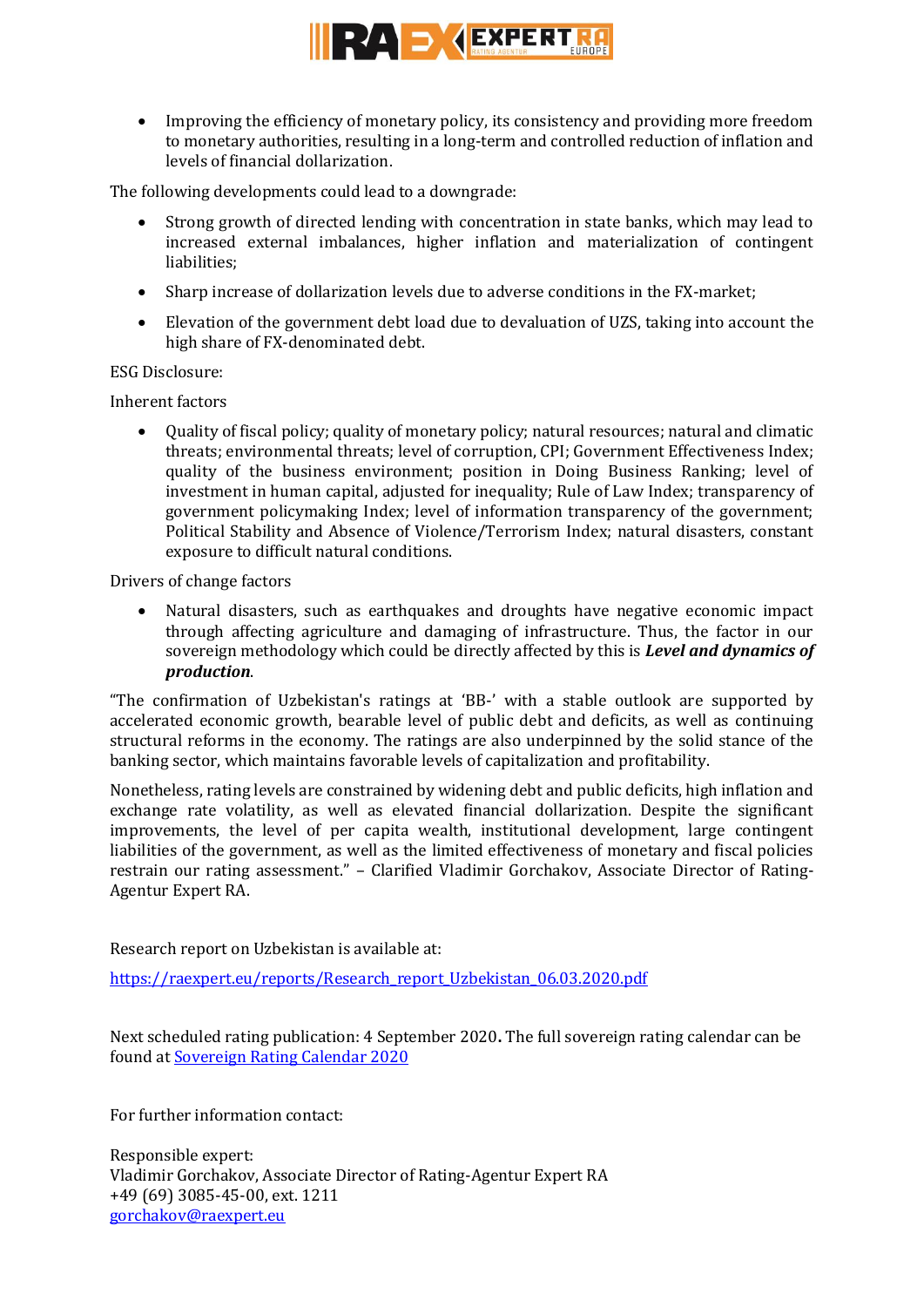

Reviewer: Olena Kolokolova, Rating Analyst of Rating-Agentur Expert RA +49 (69) 3085-45-00, ext. 1216 [kolokolova@raexpert.eu](mailto:kolokolova@raexpert.eu)

## **Rating-Agentur Expert RA GmbH**

Walter-Kolb-Strasse 9-11, 60594 Frankfurt am Main, Germany +49 (69) 3085-45-00 E-mail[: info@raexpert.eu](mailto:info@raexpert.eu) [www.raexpert.eu](http://raexpert.eu/)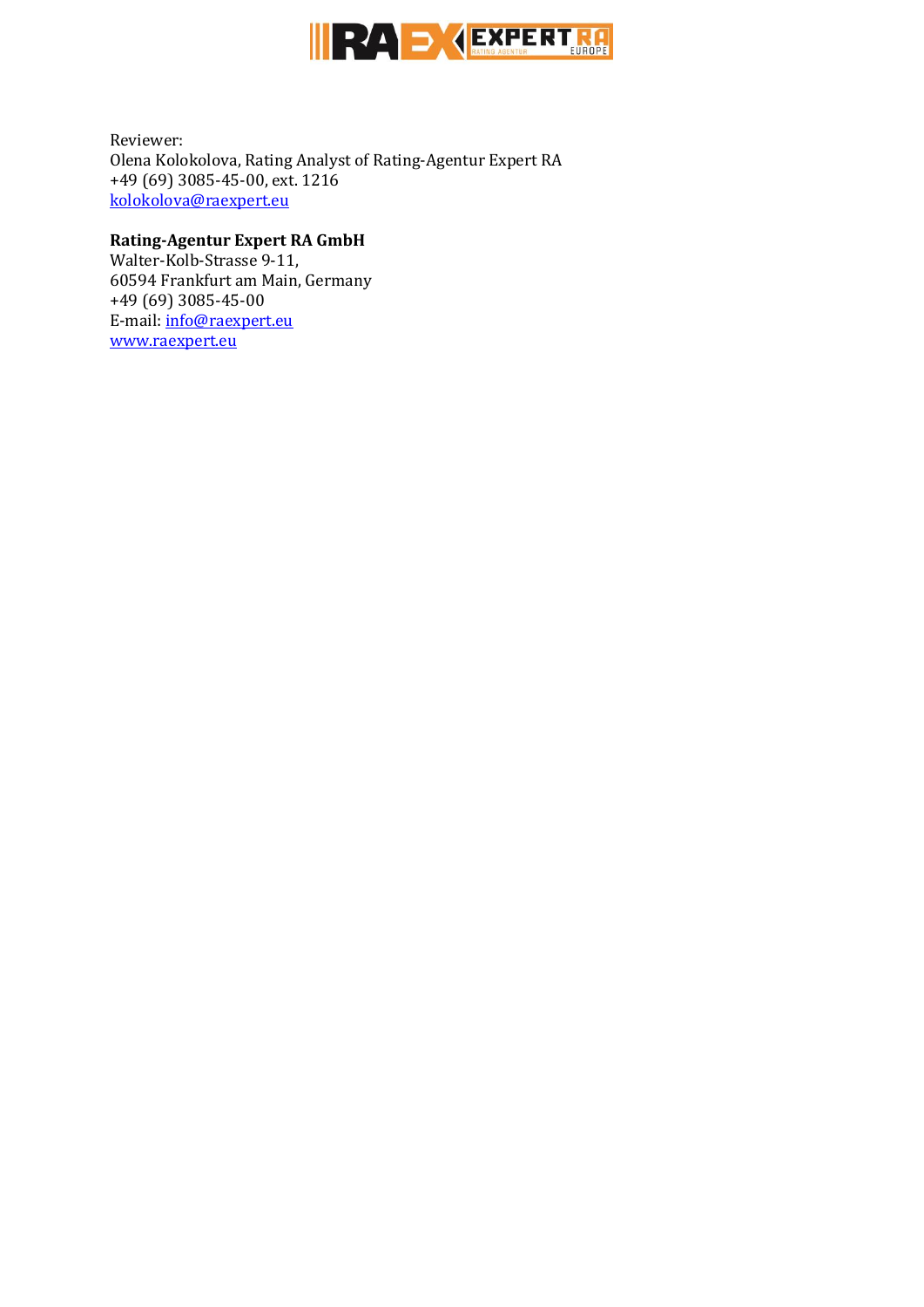

# RATING HISTORY:

| <b>Date</b> | <b>Review reason</b>                                                 | <b>SGC</b>                  |                     | <b>Outlook</b>              |                     |
|-------------|----------------------------------------------------------------------|-----------------------------|---------------------|-----------------------------|---------------------|
|             |                                                                      | <b>National</b><br>currency | Foreign<br>currency | <b>National</b><br>currency | Foreign<br>currency |
| 06.09.2019  | Scheduled<br>revision of both<br>types of ratings<br>for the country | BB-                         | BB-                 | Stable                      | Stable              |
| 08.03.2019  | Scheduled<br>revision of both<br>types of ratings<br>for the country | BB-                         | BB-                 | Stable                      | Stable              |
| 14.09.2018  | Scheduled<br>revision of both<br>types of ratings<br>for the country | $B+$                        | $B+$                | Positive                    | Positive            |
| 16.03.2018  | Scheduled<br>revision of both<br>types of ratings<br>for the country | $B+$                        | $\boldsymbol{B}$    | <b>NA</b>                   | NA                  |
| 22.09.2017  | Scheduled<br>revision of both<br>types of ratings<br>for the country | $B+$                        | $\boldsymbol{B}$    | <b>NA</b>                   | NA                  |
| 24.03.2017  | Scheduled<br>revision of both<br>types of ratings<br>for the country | $B+$                        | B                   | <b>NA</b>                   | <b>NA</b>           |
| 23.09.2016  | Scheduled<br>revision of both<br>types of ratings<br>for the country | $B+$                        | B                   | <b>NA</b>                   | NA                  |
| 15.04.2016  | First assignment<br>of both types of<br>ratings for the<br>country   | $B+$                        | $\boldsymbol{B}$    | <b>NA</b>                   | <b>NA</b>           |